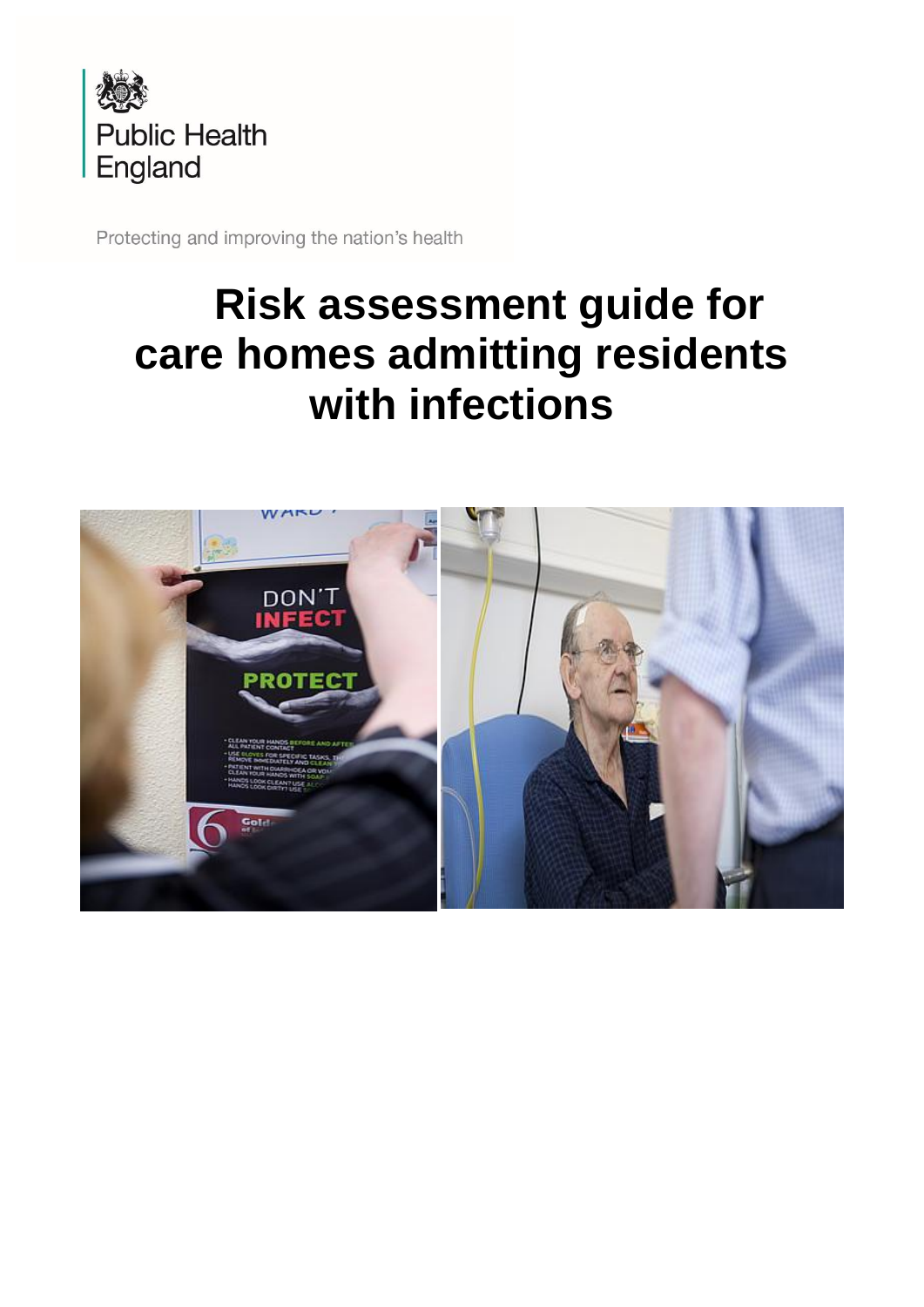#### **Risk assessment guide for care homes assessing residents with infections**

#### **Introduction**

Sometimes care homes will be asked by a hospital to admit a resident who has an infection. This leaflet has been produced by Public Health England, to enable care home managers to risk assess each situation to help them determine whether it is safe for the resident to be transferred into their care home.

This risk assessment encourages a co-ordinated approach between the care home, Hospital Discharge Team and the local Health Protection Team for the admission of a resident who may be infectious.

#### **Background**

Hospital patients are not usually transferred to care homes whilst they are still infectious, for example, if there is a Norovirus outbreak on a ward and the resident is symptomatic, it is unlikely that they will be transferred back to the care home when still symptomatic. However, on some occasions, it may be appropriate to transfer a patient who may be infectious to a care home. Here are some examples where this may happen:

- A patient with diarrhoea due to Clostridium difficile and who is on an end of life care pathway; the patient no longer needs to be in hospital and they want to die in a care home. It is not appropriate to give the patient any antibiotic treatment;
- A hospital patient has MRSA infection or colonisation;
- A patient was admitted to the hospital from a care home during an outbreak and they have the same infection that caused the care home outbreak;
- A catheterised hospital patient has a Multi-Resistant Gram Negative Organism (ESBL) urinary infection or colonisation;
- A patient has CPE infection or colonisation.

#### **Next steps**

In order to determine whether you are able to safely admit the patient to your care home, you need to perform an infection control risk assessment. This involves answering the question: Can this person's care needs be safely met, without putting others in the care home at risk?

All care homes will have residents who are infectious at some time. The code of practice on the prevention and control of infections (GOV.UK, 2015) lists the infection control requirements that care homes should already have in place in order to manage residents with infections.

#### **When can I admit a resident who is infectious?**

If you have sufficient capacity and facilities in order to safely meet the patient's needs, then you may accept the patient. There is no guideline that states that you must refuse all patients who are infectious.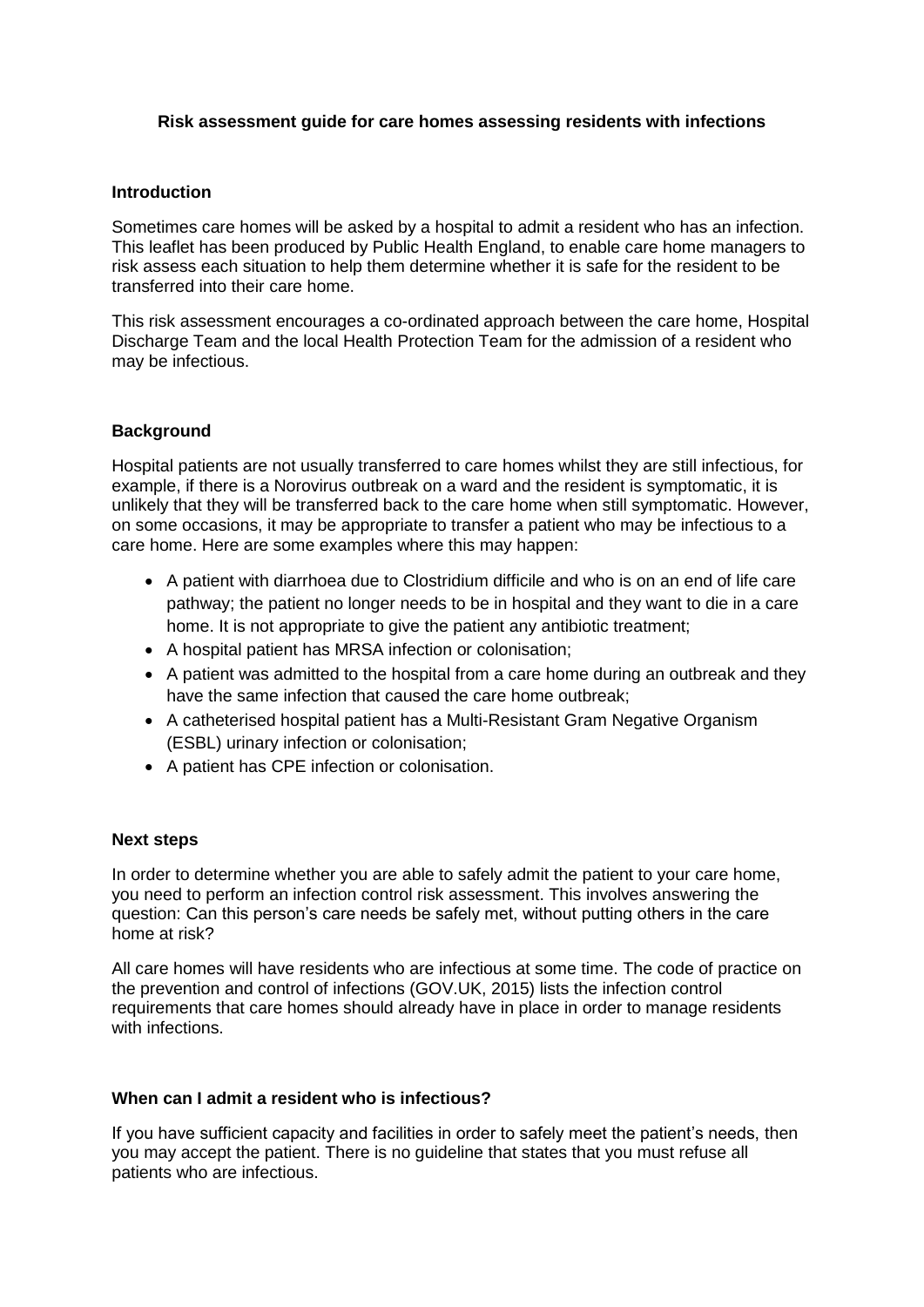#### **What about when there is an outbreak within the home itself**?

A suspected outbreak can be defined as two or more cases with similar symptoms of infection, occurring around the same time, in residents and/or their carers, or an increase in the number of cases normally observed.

The commonest outbreaks are due to viral respiratory infections (e.g. influenza like illness), diarrhoea and vomiting (e.g. norovirus) and scabies.

Sometimes a resident may need to be admitted to a hospital with the outbreak symptoms; this may even be before an outbreak has been declared in the home. In these instances, residents can return to the home during the outbreak once they are fit for discharge and their care needs can be safely met, because they have already been affected by the infection.

Suspected outbreaks must be notified to the Health Protection Team who will give further advice on management of the outbreak.

There should be close liaison between the care home and hospital discharge teams to ensure timely and appropriate resident movement once the homes' outbreak has resolved

#### **Need any help?**

As every scenario is different, you may wish to discuss the patient with the Public Health England South West Health Protection Team. We can discuss with you how infectious the patient is likely to be and what extra precautions will be needed, if any.

## **Our Contact Details:**

Public Health England South West

Email: swhpt@phe.gov.uk

Main Tel No: 0300 303 8162. Select option 1, and then option 1 again

Please see the appendix for some examples of how you could manage a resident with an infection.

Authors: Stephanie Davis and Penny Edwards (Senior Health Protection Practitioners) Dr Fiona Neely (Consultant in Health Protection) **South West Health Protection Team**

Date: October 2019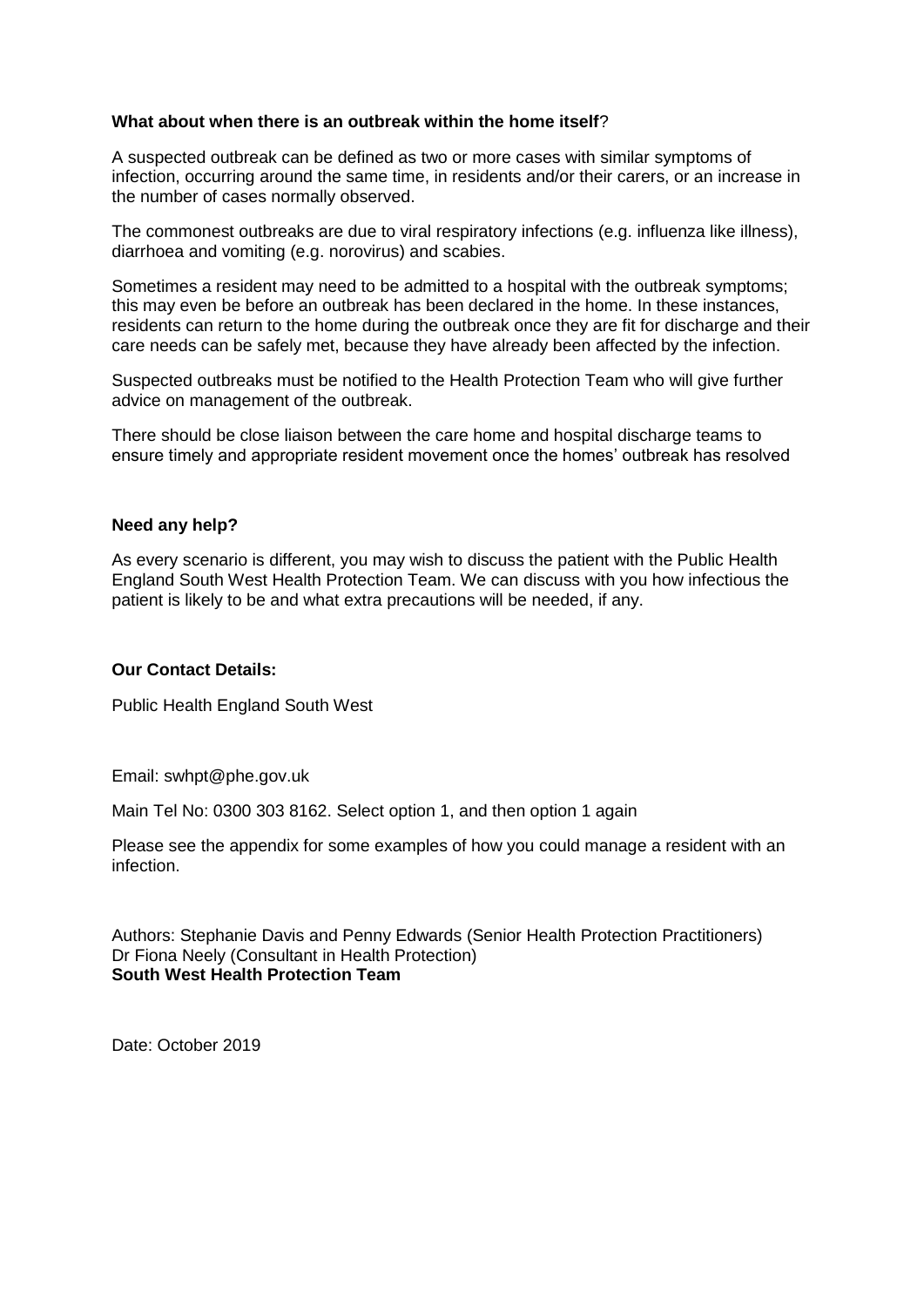# **Appendix 1.** *Clostridium difficile*



In order to accept a symptomatic resident with lab-confirmed toxin-positive *Clostridium difficile* can you:

## **Provide a single room/cohort bed with an en-suite/dedicated commode?**

If so the requirements are:

- The door must be closed and an isolation sign placed on the door:
- All staff must wear disposable apron and gloves for direct contact with body fluids and/or excretions;
- Staff must wash their hands with liquid soap and water, and dry thoroughly before leaving the resident's room;
- Change all bed linen daily and treat as infected. Place into a water soluble alginate bag and then into a laundry bag for linen to be washed;
- Use yellow clinical waste bags for all waste;
- Advise visitors to wash their hands with liquid soap and water, and dry thoroughly before they leave the resident's room;
- Clean the room with detergent and hot water followed by a clean using a chlorine or sodium hypochlorite disinfectant, e.g. Milton, and daily thereafter (to include bed, toilet, commode and all horizontal surfaces);
- Clean commode after every use with detergent and hot water followed by a clean using the above disinfectant. Keep dedicated commode for duration of resident's stay.

Once Clostridium difficile has been identified, no further stool specimens should be sent. Isolation can be discontinued when bowel habit returns to normal (i.e. type  $1 - 4$ ) stool) for 72 hours**. There is no need to send a stool sample for clearance of the infection.**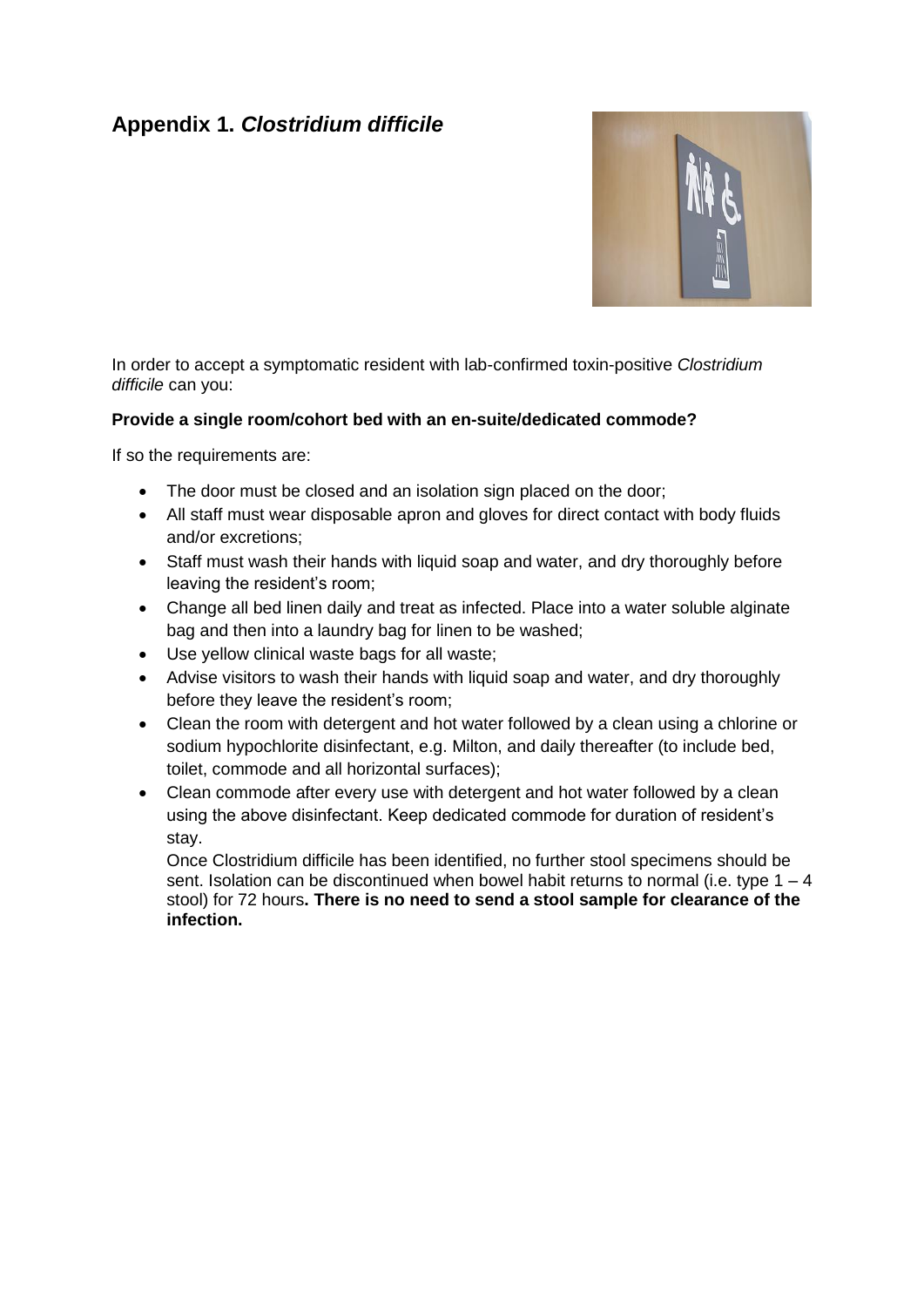## **Appendix 2.** *MRSA – Methicillin-resistant Staphylococcus aureus*



Does the resident have MRSA in:

- Sputum with a productive cough?
- Infected wound with pus that cannot be contained within a dressing?
- Severe skin condition shedding skin cells/pus?

If so can you:

#### **Provide a single room/cohort bed?**

If not defer the admission until the risk factors have been reduced, e.g. by having MRSA treatment.

If the resident has MRSA in:

**Skin creases** (e.g. groin/under breasts): Standard infection control procedures. Meticulous hand hygiene following contact with skin creases.

**Sputum/tracheostomy site**: Ensure respiratory secretions can be contained e.g. in tissues. Promote service user hand hygiene.

**Superficial pressure sores or wounds**: Standard infection control procedures. Ensure wound is covered. Contact GP if signs of infection (redness, warmth, swelling and pain at the site.

**Urine and is catheterised**: Standard infection control procedures, the same as for any other service user.

**PEG site**: Standard infection control procedures.

**Nose only/ No catheters/PEG/other tubes and devices**: Standard infection control procedures.

Residents can circulate within the home in the same way as other residents if staff adhere to standard infection control procedures as is usual practice for all residents.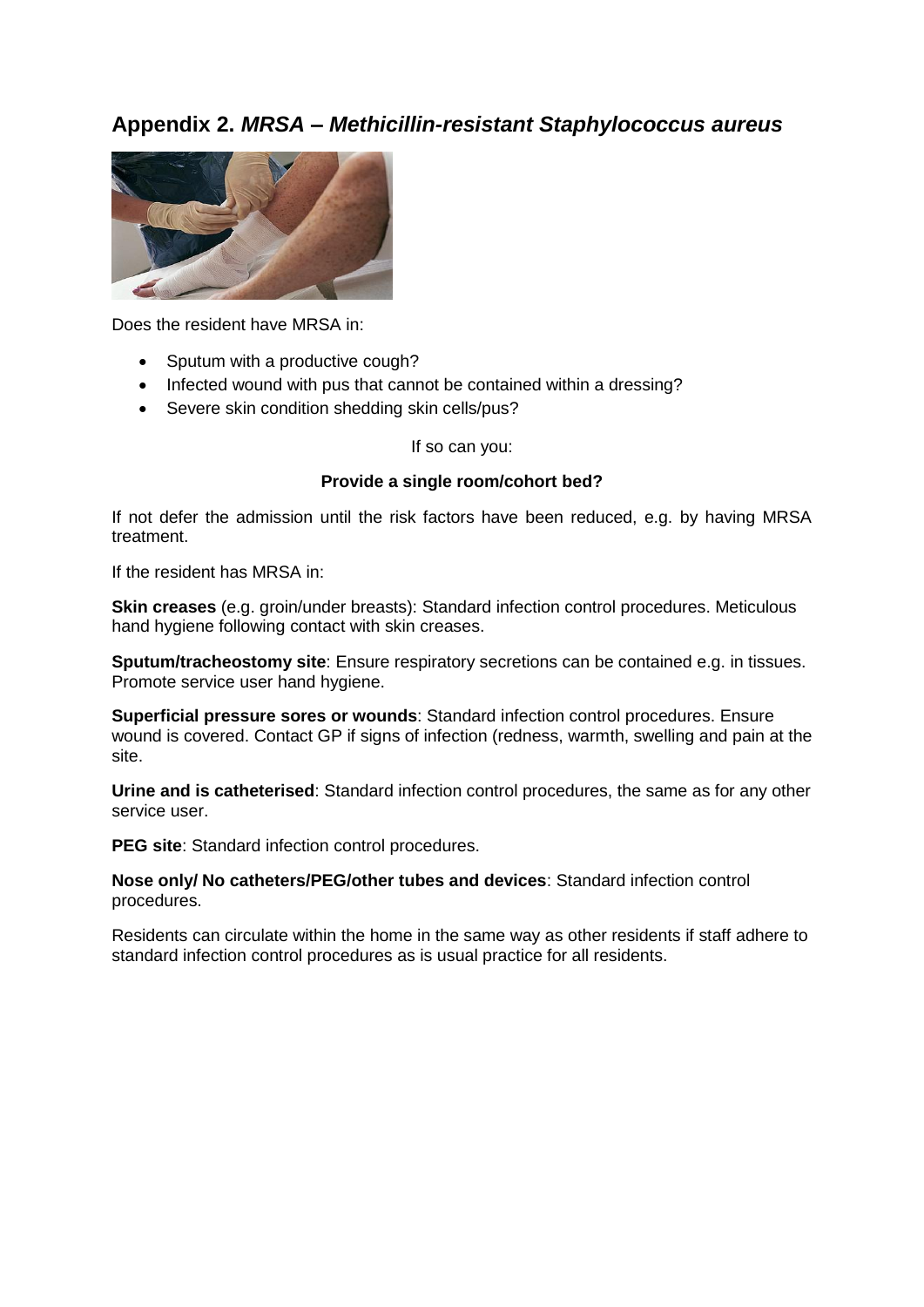# **Appendix 3. MRSA Risk Assessment for Care Homes**

Undertake a risk assessment on or prior to a resident coming into / returning to the home or if the risk factors change. Use the risk assessment tool.

# **MRSA Risk Assessment Tool**

Name: **Name:** Date of Birth:

Key worker:

Exclusion of potential residents from care homes due to them having MRSA may have disadvantages for individuals, such as adverse psychological consequences and delays in the therapeutic process, which outweigh the control of infection risk. Use the risk assessment tool to decide whether accepting an MRSA colonised or infected service user is safe practice.

## **How to use the risk assessment:**

- On or prior to a resident coming to live at / returning to the home, tick the boxes which apply to that service user (but do not add the risk factors scores).
- Identify as many of the criteria as appropriate for that person.
- Manage the resident according to the highest risk factor. For example, if risk factor 1 & 3 identified manage according to risk factor 3.
- If the risk factors change reassess the risk and take appropriate precautions.

| <b>Criteria</b>                                                                                                                          | <b>Risk</b><br>factor | <b>Precautions</b>                                                                                                                                                | <b>Tick</b><br>box |
|------------------------------------------------------------------------------------------------------------------------------------------|-----------------------|-------------------------------------------------------------------------------------------------------------------------------------------------------------------|--------------------|
| No catheters/PEG/other tubes and devices.                                                                                                | 0                     | Standard infection control<br>procedures, the same as for<br>any other service user.                                                                              |                    |
| MRSA in urine and service user has a<br>catheter.<br>If it is a suprapubic catheter, the site should be<br>healing and not draining pus) | 1                     |                                                                                                                                                                   |                    |
| <b>PEG</b>                                                                                                                               | 1                     |                                                                                                                                                                   |                    |
| (Site healing not draining pus)                                                                                                          |                       |                                                                                                                                                                   |                    |
| MRSA in the nose only.                                                                                                                   | 1                     |                                                                                                                                                                   |                    |
| The service user has superficial skin lesions<br>but these are not infected.                                                             | 1                     | Standard infection control<br>procedures. Cover wounds                                                                                                            |                    |
| MRSA in skin creases, e.g. the groin, under<br>the breast                                                                                | $\overline{2}$        | Standard infection control<br>procedures. Meticulous hand<br>hygiene following contact<br>with skin creases.                                                      |                    |
| MRSA in sputum / tracheostomy site                                                                                                       | 2                     | Ensure respiratory secretions<br>can be contained e.g. in<br>tissues. Promote service user<br>hand hygiene.                                                       |                    |
| MRSA in superficial pressure sores or wounds<br>(Pus not draining from wounds)                                                           | 2                     | Standard infection control<br>procedures.<br>Ensure wound is covered.<br>Contact GP if signs of<br>infection (redness, warmth,<br>swelling and pain at the site). |                    |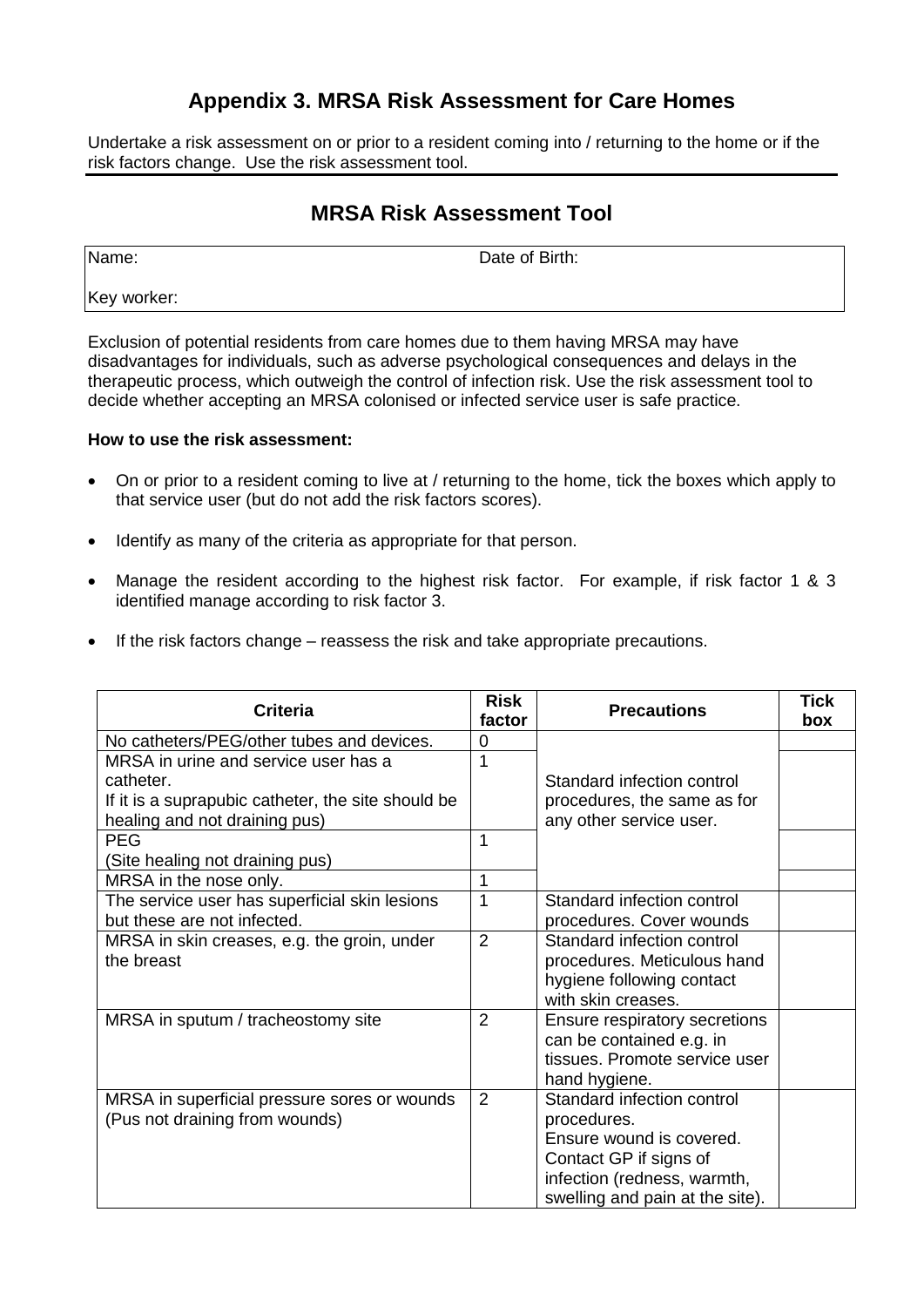| <b>Criteria</b>                                                                                                             | <b>Risk</b><br>factor | <b>Precautions</b>                                                                                                               | <b>Tick</b><br>box |
|-----------------------------------------------------------------------------------------------------------------------------|-----------------------|----------------------------------------------------------------------------------------------------------------------------------|--------------------|
| Respiratory tract infection (MRSA in sputum<br>with productive cough)                                                       | 3                     | Isolate in single room. If this<br>cannot be achieved, defer<br>admission until treated.                                         |                    |
| MRSA in infected wounds with pus draining<br>from them - the pus cannot be contained under<br>wound dressings and padding.  | 3                     | Isolate in single room. If this<br>cannot be achieved, defer<br>admission until the pus can<br>be contained under a<br>dressing. |                    |
| The service user has a severe skin condition<br>with huge amounts of skins cells or pus being<br>shed into the environment. | 3                     | Isolate in single room. If this<br>cannot be achieved, defer<br>admission until treated.                                         |                    |

## **Risk factor:**

- 1. **Low risk of spread of MRSA** No limitations on admission to the care home.
- 2. **Moderate risk of spread of MRSA** The service user may be admitted to the home but extra precautions are needed as per the chart.
- 3. **High risk of spread of MRSA** Isolate the resident in their room. If this cannot be achieved, defer the individual's admission until the risk factors have been reduced, e.g. by having MRSA treatment.

Risk assessment undertaken by:  $\blacksquare$  \*delete as appropriate

Signature: Date: Date: Date: Date: Date: Date: Date: Date: Date: Date: Date: Date: Date: Date: Date: Date: Date: Date: Date: Date: Date: Date: Date: Date: Date: Date: Date: Date: Date: Date: Date: Date: Date: Date: Date: D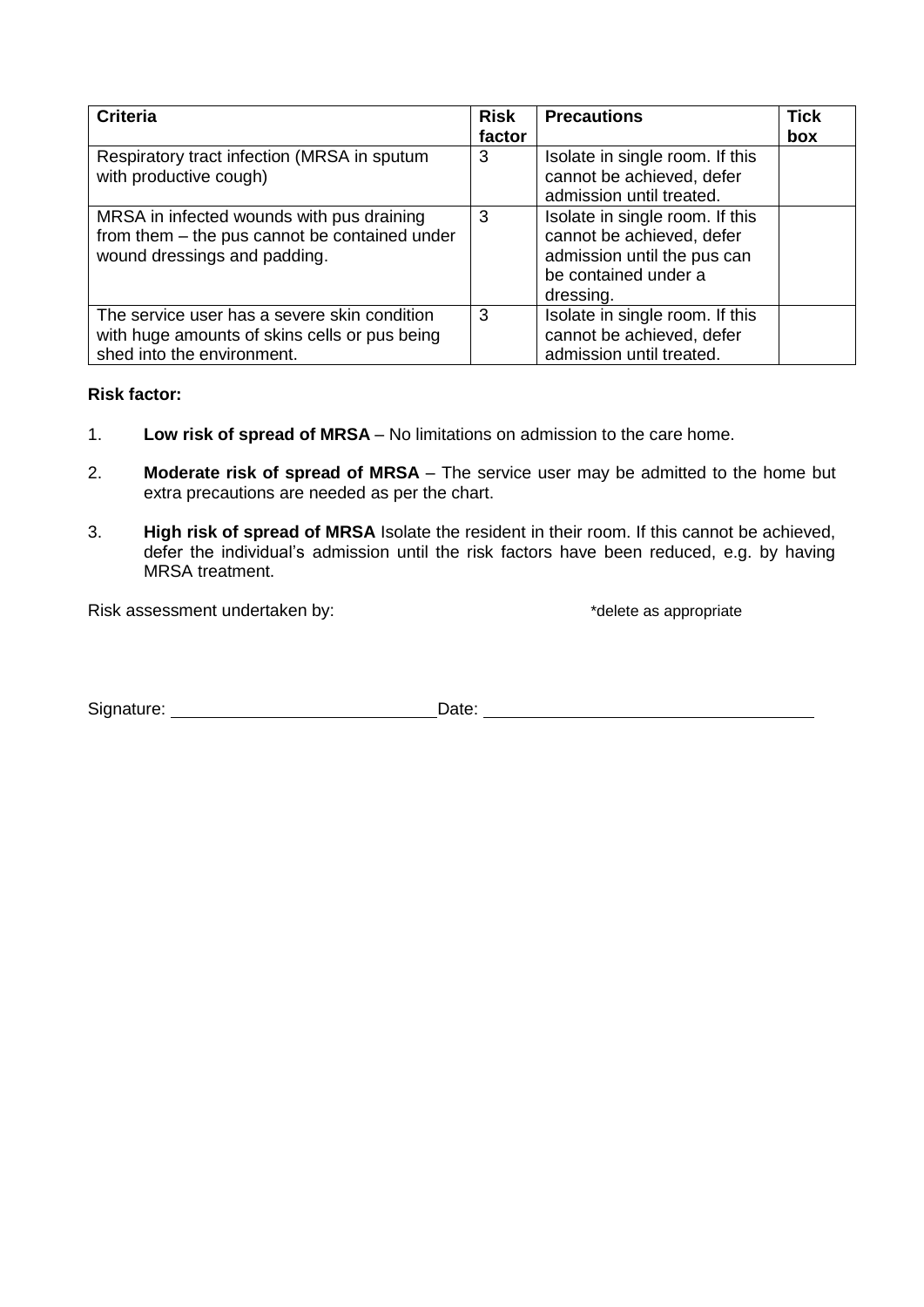# **Appendix 4. MRSA Risk Assessment for the Day Centres**

Undertake a risk assessment on or prior to a new service-user attending the day centre or if the risk factors change. Use the risk assessment tool.

# **MRSA Risk Assessment Tool**

Name: Date of Birth:

Key worker:

Exclusion of service users due to them having MRSA may have disadvantages for individuals, such as adverse psychological consequences and delays in the therapeutic process, which outweigh the control of infection risk. Use the risk assessment tool to decide whether accepting an MRSA colonised or infected service user is safe practice.

## **How to use the risk assessment:**

- On or prior to a new service user attending the centre, tick the boxes which apply to that service user (but do not add the risk factors scores).
- Identify as many of the criteria as appropriate for that service user.
- Manage the patient according to the highest risk factor. For example, if risk factor 1 & 3 identified manage according to risk factor 3.
- If the risk factors change reassess the risk and take appropriate precautions.

| <b>Criteria</b>                                                                                                                          | <b>Risk</b><br>factor | <b>Precautions</b>                                                                                                                                                | Tick<br>box |
|------------------------------------------------------------------------------------------------------------------------------------------|-----------------------|-------------------------------------------------------------------------------------------------------------------------------------------------------------------|-------------|
| No catheters/PEG/other tubes and devices.                                                                                                | 0                     |                                                                                                                                                                   |             |
| MRSA in urine and service user has a<br>catheter.<br>If it is a suprapubic catheter, the site should be<br>healing and not draining pus) | 1                     | Standard infection control<br>procedures, the same as for<br>any other service user.                                                                              |             |
| <b>PEG</b><br>(Site healing not draining pus)                                                                                            | 1                     |                                                                                                                                                                   |             |
| MRSA in the nose only.                                                                                                                   | 1                     |                                                                                                                                                                   |             |
| The service user has superficial skin lesions<br>but these are not infected.                                                             | 1                     | Standard infection control<br>procedures. Cover wounds                                                                                                            |             |
| MRSA in skin creases, e.g. the groin, under<br>the breast                                                                                | $\overline{2}$        | Standard infection control<br>procedures. Meticulous hand<br>hygiene following contact<br>with skin creases.                                                      |             |
| MRSA in sputum / tracheostomy site                                                                                                       | $\overline{2}$        | Ensure respiratory secretions<br>can be contained e.g. in<br>tissues. Promote service user<br>hand hygiene.                                                       |             |
| MRSA in superficial pressure sores or wounds<br>(Pus not draining from wounds)                                                           | 2                     | Standard infection control<br>procedures.<br>Ensure wound is covered.<br>Contact GP if signs of<br>infection (redness, warmth,<br>swelling and pain at the site). |             |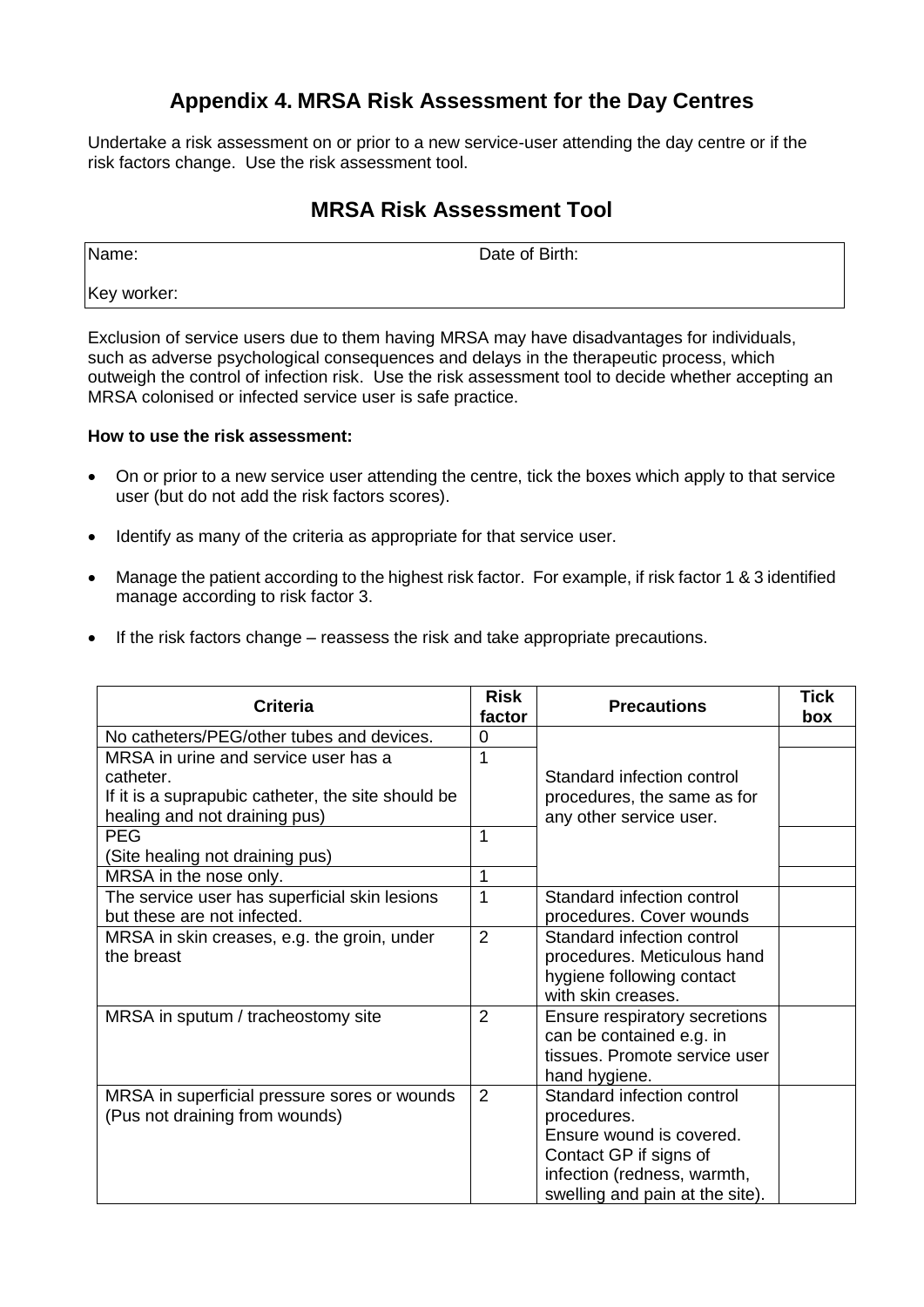| <b>Criteria</b>                                                                                                             | <b>Risk</b><br>factor | <b>Precautions</b>                                                                                                          | <b>Tick</b><br>box |
|-----------------------------------------------------------------------------------------------------------------------------|-----------------------|-----------------------------------------------------------------------------------------------------------------------------|--------------------|
| Respiratory tract infection (MRSA in sputum<br>with productive cough)                                                       | 3                     | Defer attendance until treated<br>and service user feels well.                                                              |                    |
| MRSA in wounds with pus draining from them -<br>the pus cannot be contained under wound<br>dressings and padding.           | 3                     | Defer attendance until the<br>pus can be contained under a<br>dressing for the duration of<br>attendance at the day centre. |                    |
| The service user has a severe skin condition<br>with huge amounts of skins cells or pus being<br>shed into the environment. | 3                     | Defer attendance until the<br>skin condition has improved.                                                                  |                    |

## **Risk factor:**

- 4. **Low risk of spread of MRSA** No limitations on attendance at the day centre.
- 5. **Moderate risk of spread of MRSA** The service user may attend the day centre but extra precautions are needed as per the chart. Contact the Health Protection Nurses for advice. Tel: 01380 814000.
- 6. **High risk of spread of MRSA** Defer the individual's attendance until the risk factors have been reduced, e.g. by having MRSA treatment. Contact the Health Protection Team for advice. Tel: 0300 303 8162 option 1, option 1

Risk assessment undertaken by:  $\blacksquare$  \*delete as appropriate

Signature: Date: Date: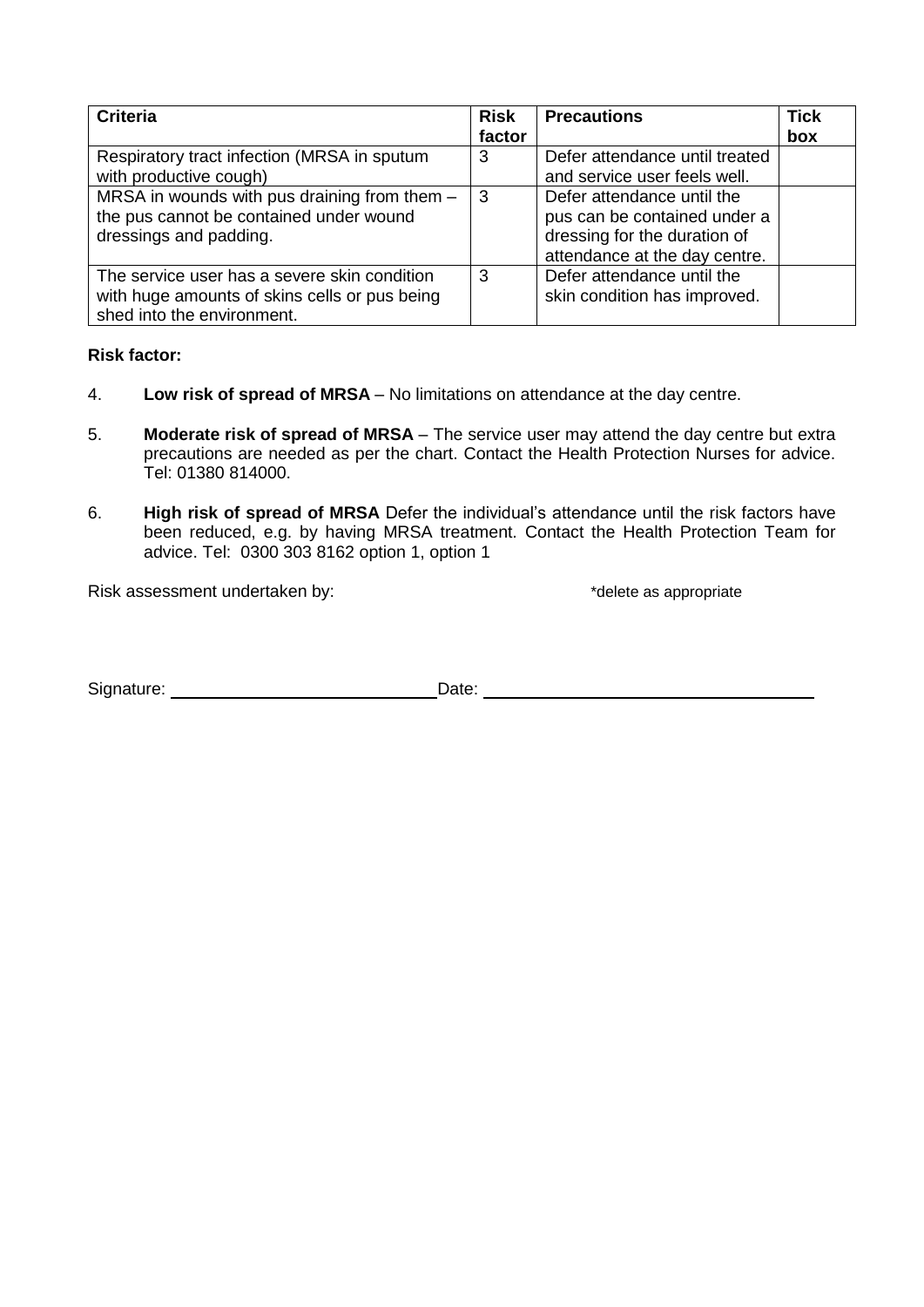#### **Appendix 5. Decision aids for care homes during outbreaks of influenza or viral gastroenteritis**

Admission decision aid for Nursing and Residential Care homes during an Influenza outbreak within the Care Home